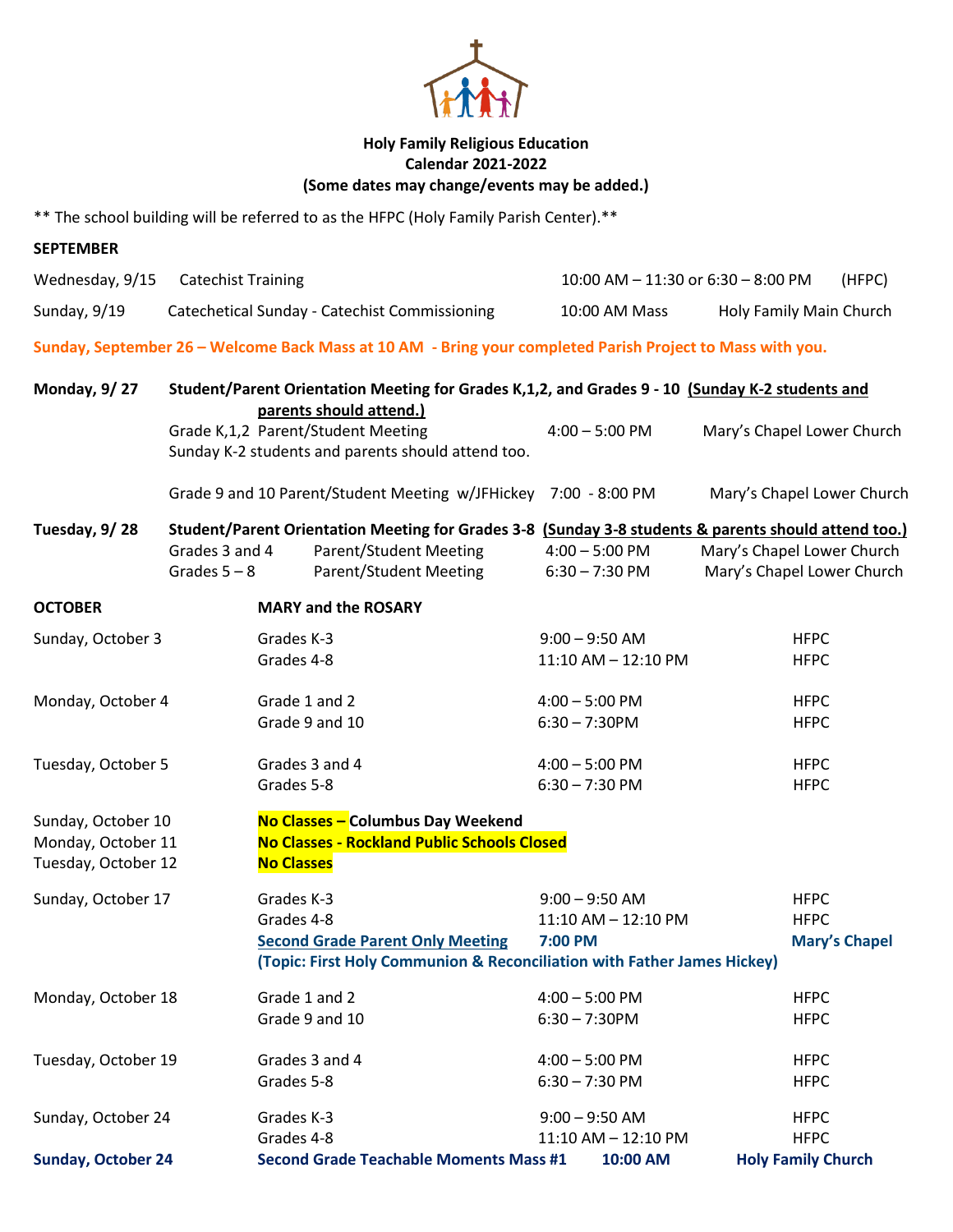| PAGE <sub>2</sub>                  |                                               |                                                                                    |                           |
|------------------------------------|-----------------------------------------------|------------------------------------------------------------------------------------|---------------------------|
| Monday, October 25                 | Grade 1 and 2                                 | $4:00 - 5:00$ PM                                                                   | <b>HFPC</b>               |
|                                    | Grade 9 and 10                                | $6:30 - 7:30$ PM                                                                   | <b>HFPC</b>               |
| Tuesday, October 26                | Grades 3 and 4                                | $4:00 - 5:00$ PM                                                                   | <b>HFPC</b>               |
|                                    | Grades 5-8                                    | $6:30 - 7:30$ PM                                                                   | <b>HFPC</b>               |
| Sunday, October 31                 | Grades K-3                                    | $9:00 - 9:50$ AM                                                                   | <b>HFPC</b>               |
|                                    | Grades 4-8                                    | 11:10 AM - 12:10 PM                                                                | <b>HFPC</b>               |
| <b>NOVEMBER</b>                    | <b>GRATITUDE and THANKSGIVING</b>             |                                                                                    |                           |
| Monday, November 1                 | Grade 1 and 2                                 | $4:00 - 5:00$ PM                                                                   | <b>HFPC</b>               |
| (All Saints)                       | Grade 9 and 10                                | $6:30 - 7:30$ PM                                                                   | <b>HFPC</b>               |
| Tuesday, November 2                | Grades 3 and 4                                | $4:00 - 5:00$ PM                                                                   | <b>HFPC</b>               |
| (All Souls)                        | Grades 5-8                                    | $6:50 - 8:00 P M*$                                                                 | Holy Family Church        |
|                                    |                                               | * Will attend All Souls Mass                                                       |                           |
| <b>Sunday, November 7</b>          | Grades K-3                                    | $9:00 - 9:50$ AM                                                                   | <b>HFPC</b>               |
|                                    | Grades 4-8                                    | $11:10$ AM $- 12:10$                                                               | <b>HFPC</b>               |
| <b>Rite of Investiture Mass</b>    |                                               | Grades 9-10 Parent/Youth Mass 10:00 AM Mass with Rite of Investiture for Grade 10. |                           |
|                                    | <b>Attendance Required</b>                    |                                                                                    |                           |
| Monday, November 8                 | Grade 1 and 2                                 | $4:00 - 5:00$ PM                                                                   | <b>HFPC</b>               |
|                                    | Grade 9 and 10                                | <b>NO CLASS</b>                                                                    |                           |
| Tuesday, November 9                | Grades 3 and 4                                | $4:00 - 5:00$ PM                                                                   | <b>HFPC</b>               |
|                                    | Grades 5-8                                    | $6:30 - 7:30$ PM                                                                   | <b>HFPC</b>               |
| Sunday, November 14                | Grades K-3                                    | $9:00 - 9:50$ AM                                                                   | <b>HFPC</b>               |
|                                    | Grades 4-8                                    | 11:10 AM - 12:10 PM                                                                | <b>HFPC</b>               |
| Monday, November 15                | Grade 1 and 2                                 | $4:00 - 5:00$ PM                                                                   | <b>HFPC</b>               |
|                                    | Grade 9 and 10                                | $6:30 - 7:30$ PM                                                                   | <b>HFPC</b>               |
| Tuesday, November 16               | Grades 3 and 4                                | $4:00 - 5:00$ PM                                                                   | <b>HFPC</b>               |
|                                    | Grades 5-8                                    | $6:30 - 7:30$ PM                                                                   | <b>HFPC</b>               |
| Sunday, November 21                | <b>No Classes - Thanksgiving Week</b>         |                                                                                    |                           |
| Monday, November 22                | <b>No Classes - Thanksgiving Week</b>         |                                                                                    |                           |
| Tuesday, November 23               | <b>No Classes - Thanksgiving Week</b>         |                                                                                    |                           |
| <b>Sunday, November 28</b>         | Grades K-3                                    | $9:00 - 9:50$ AM                                                                   | <b>HFPC</b>               |
| (1 <sup>st</sup> Sunday of Advent) | Grades 4-8                                    | $11:10$ AM $- 12:10$                                                               | <b>HFPC</b>               |
|                                    | <b>Second Grade Teachable Moments Mass #2</b> | 10:00 AM                                                                           | <b>Holy Family Church</b> |
| Monday, November 29                | Grade 1 and 2                                 | $4:00 - 5:00$ PM                                                                   | <b>HFPC</b>               |
|                                    | Grade 9 and 10                                | $6:30 - 7:30$ PM                                                                   | <b>HFPC</b>               |
| <b>DECEMBER</b>                    | <b>ADVENT/CHRISTMAS</b>                       |                                                                                    |                           |
| Tuesday, November 30               | Grades 3 and 4                                | $4:00 - 5:00$ PM                                                                   | <b>HFPC</b>               |
|                                    | Grades 5-8                                    | $6:30 - 7:30$ PM                                                                   | <b>HFPC</b>               |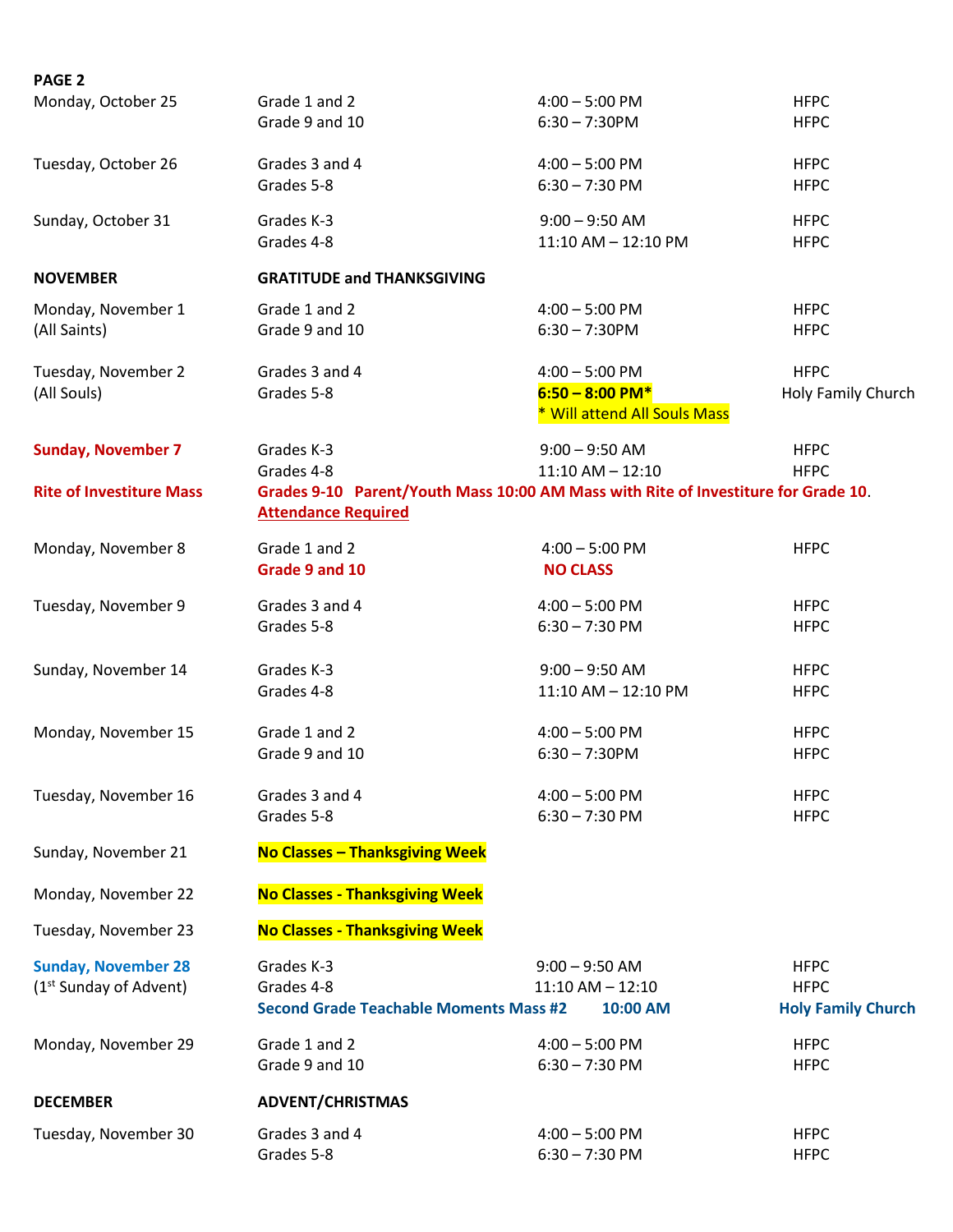| <b>PAGE 3</b>                |                                                                                            |                         |                           |
|------------------------------|--------------------------------------------------------------------------------------------|-------------------------|---------------------------|
| Sunday, December 5           | Grades K-3                                                                                 | $9:00 - 9:50$ AM        | <b>HFPC</b>               |
|                              | Grades 4-8                                                                                 | $11:10$ AM $- 12:10$ PM | <b>HFPC</b>               |
| Monday, December 6           | Grade 1 and 2                                                                              | $4:00 - 5:00$ PM        | <b>HFPC</b>               |
|                              | Grade 9 and 10                                                                             | $6:30 - 7:30$ PM        | <b>HFPC</b>               |
| Tuesday, December 7          | Grades 3 and 4                                                                             | $4:00 - 5:00$ PM        | <b>HFPC</b>               |
|                              | Grades 5-8                                                                                 | $6:30 - 7:30$ PM        | <b>HFPC</b>               |
| Sunday, December 12          | Grades K-3                                                                                 | $9:00 - 9:50$ AM        | <b>HFPC</b>               |
|                              | Grades 4-8                                                                                 | 11:10 AM - 12:10 PM     | <b>HFPC</b>               |
| <b>Monday, December 13</b>   | Grade 1 and 2                                                                              | $4:00 - 5:00$ PM        | <b>HFPC</b>               |
|                              | <b>Grade 9 and 10 CONFESSION</b>                                                           | $6:30 - 7:30$ PM        | <b>Holy Family Church</b> |
| <b>Tuesday, December 14</b>  | Grades 3 and 4                                                                             | $4:00 - 5:00$ PM        | <b>HFPC</b>               |
|                              | <b>Grades 5-8 CONFESSION</b>                                                               | $6:30 - 7:30 P M$       | <b>Holy Family Church</b> |
| Thursday, December 16        | Dress Rehearsal for Advent/Christmas Program for Speaking Roles 6:30 PM Holy Family Church |                         |                           |
| Sunday, December 19          | Grades K-3                                                                                 | $9:00 - 9:50$ AM        | <b>HFPC</b>               |
|                              | Grades 4-8                                                                                 | 11:10 AM - 12:10 PM     | <b>HFPC</b>               |
| <b>Sunday, December 19</b>   | <b>Advent/Christmas Program 2:00 PM (All Students and Parents)</b>                         |                         | <b>Holy Family Church</b> |
| Monday, December 20          | Grade 1 and 2                                                                              | $4:00 - 5:00$ PM        | <b>HFPC</b>               |
|                              | Grade 9 and 10                                                                             | $6:30 - 7:30$ PM        | <b>HFPC</b>               |
| Tuesday, December 21         | <b>Grades 3 and 4 CONFESSION</b>                                                           | $4:00 - 5:00$ PM        | <b>Holy Family Church</b> |
|                              | Grades 5-8                                                                                 | $6:30 - 7:30$ PM        | <b>HFPC</b>               |
| <b>December 22-January 1</b> | <b>Christmas Break - No Religious Education Classes</b>                                    |                         |                           |
| <b>JANUARY 2022</b>          | <b>RESPECT LIFE (Corporal/Spiritual Works of Mercy)</b>                                    |                         |                           |
| Sunday, January 9            | Grades K-3                                                                                 | $9:00 - 9:50$ AM        | <b>HFPC</b>               |
|                              | Grades 4-8                                                                                 | 11:10 AM - 12:10 PM     | <b>HFPC</b>               |
| <b>Sunday, January 9</b>     | <b>Second Grade Teachable Moments Mass #3</b>                                              | 10:00 AM                | <b>Holy Family Church</b> |
| Monday, January 10           | Grade 1 and 2                                                                              | $4:00 - 5:00$ PM        | <b>HFPC</b>               |
|                              | Grade 9 and 10                                                                             | $6:30 - 7:30$ PM        | <b>HFPC</b>               |
| Tuesday, January 11          | Grades 3 and 4                                                                             | $4:00 - 5:00$ PM        | <b>HFPC</b>               |
|                              | Grades 5-8                                                                                 | $6:30 - 7:30$ PM        | <b>HFPC</b>               |
| Sunday, January 16<br>PAGE 4 | No Classes - Dr. Martin Luther King, Jr. Holiday Weekend                                   |                         |                           |
| Monday, January 17           | No Classes - Rockland Public Schools Closed for Dr. King Holiday                           |                         |                           |
| Tuesday, January 18          | <b>No Religious Ed. Classes</b>                                                            |                         |                           |
| Sunday, January 23           | Grades K-3                                                                                 | $9:00 - 9:50$ AM        | <b>HFPC</b>               |
|                              | Grades 4-8                                                                                 | 11:10 AM - 12:10 PM     | <b>HFPC</b>               |
| Monday, January 24           | Grade 1 and 2                                                                              | $4:00 - 5:00$ PM        | <b>HFPC</b>               |
|                              | Grade 9 and 10                                                                             | $6:30 - 7:30$ PM        | <b>HFPC</b>               |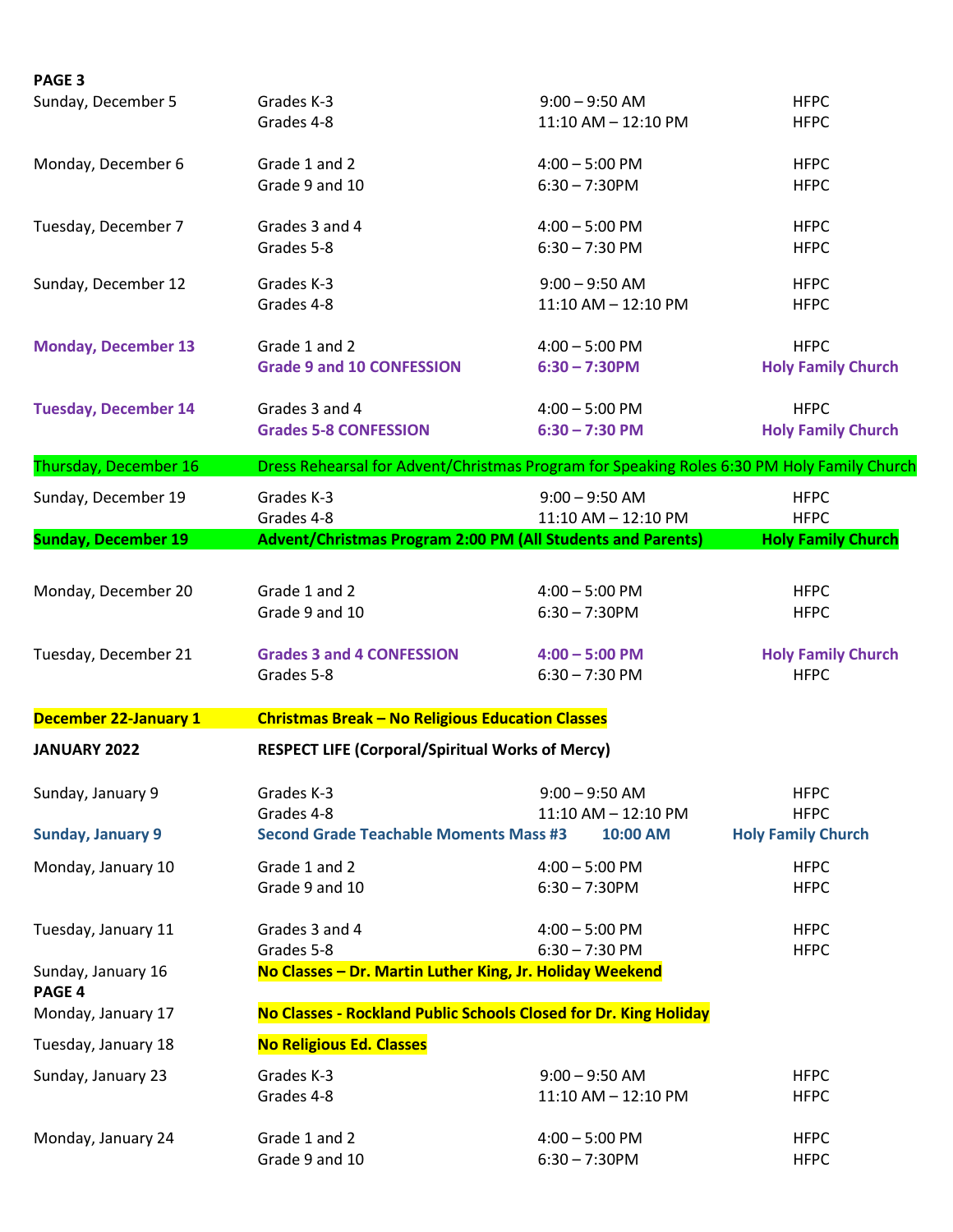| Tuesday, January 25        | Grades 3 and 4                                                                         | $4:00 - 5:00$ PM                     | <b>HFPC</b>                              |
|----------------------------|----------------------------------------------------------------------------------------|--------------------------------------|------------------------------------------|
|                            | Grades 4-8                                                                             | $6:30 - 7:30$ PM                     | <b>HFPC</b>                              |
| Sunday, January 30         | Grades K-3                                                                             | $9:00 - 9:50$ AM                     | <b>HFPC</b>                              |
|                            | Grades 4-8                                                                             | 11:10 AM - 12:10 PM                  | <b>HFPC</b>                              |
| Monday, January 31         | Grade 1 and 2                                                                          | $4:00 - 5:00$ PM                     | <b>HFPC</b>                              |
|                            | Grade 9 and 10                                                                         | $6:30 - 7:30$ PM                     | <b>HFPC</b>                              |
| <b>FEBRUARY</b>            | <b>GOD IS LOVE</b>                                                                     |                                      |                                          |
| Tuesday, February 1        | Grades 3 and 4                                                                         | $4:00 - 5:00$ PM                     | <b>HFPC</b>                              |
|                            | Grades 4-8                                                                             | $6:30 - 7:30$ PM                     | <b>HFPC</b>                              |
| Sunday, February 6         | Grades K-3                                                                             | $9:00 - 9:50$ AM                     | <b>HFPC</b>                              |
|                            | Grades 4-8                                                                             | $11:10$ AM $- 12:10$                 | <b>HFPC</b>                              |
| <b>Monday, February 7</b>  | Grade 1                                                                                | $4:00 - 5:00$ PM                     | <b>HFPC</b>                              |
|                            | <b>Grade 2 Group I First Penance</b>                                                   | $4:00 - 5:00$ PM                     | <b>Holy Family Church</b>                |
|                            | Grade 9 and 10                                                                         | $6:30 - 7:30$ PM                     | <b>HFPC</b>                              |
| Tuesday, February 8        | Grades 3 and 4                                                                         | $4:00 - 5:00$ PM                     | <b>HFPC</b>                              |
|                            | Grades 5-8                                                                             | $6:30 - 7:30$ PM                     | <b>HFPC</b>                              |
| Sunday, February 13        | Grades K-3                                                                             | $9:00 - 9:50$ AM                     | <b>HFPC</b>                              |
|                            | Grades 4-8                                                                             | $11:10$ AM $- 12:10$                 | <b>HFPC</b>                              |
| <b>Sunday, February 13</b> | <b>Second Grade Teachable Moments Mass #4</b>                                          | 10:00 AM                             | <b>Holy Family Church</b>                |
| <b>Monday, February 14</b> | Grade 1<br><b>Grade 2 Group II First Penance</b><br>Grade 9 and 10 NO CLASS            | $4:00 - 5:00$ PM<br>$4:00 - 5:00$ PM | <b>HFPC</b><br><b>Holy Family Church</b> |
| Tuesday, February 15       | Grades 3 and 4                                                                         | $4:00 - 5:00$ PM                     | <b>HFPC</b>                              |
|                            | Grades 5-8                                                                             | $6:30 - 7:30$ PM                     | <b>HFPC</b>                              |
| <b>February 20,21,22</b>   | <b>No Class Winter Break</b>                                                           |                                      |                                          |
| Sunday, February 27        | Grades K-3                                                                             | $9:00 - 9:50$ AM                     | <b>HFPC</b>                              |
|                            | Grades 4-8                                                                             | 11:10 AM - 12:10 PM                  | <b>HFPC</b>                              |
| Monday, February 28        | Grade 1 and 2                                                                          | $4:00 - 5:00$ PM                     | <b>HFPC</b>                              |
|                            | Grade 9 and 10                                                                         | $6:30 - 7:30$ PM                     | <b>HFPC</b>                              |
| <b>MARCH</b>               | LENT (*Opportunity for Stations of the Cross every Friday evening in Lent at 7:00 PM.) |                                      |                                          |
| PAGE 5                     |                                                                                        |                                      |                                          |
| Tuesday, March 1           | Grades 3 and 4                                                                         | $4:00 - 5:00$ PM                     | <b>HFPC</b>                              |
|                            | Grades 4-8                                                                             | $6:30 - 7:30$ PM                     | <b>HFPC</b>                              |
| <b>Wednesday, March 2</b>  | <b>Holy Family Church</b><br>ASH WEDNESDAY - Religious Ed. Prayer Service 4:00 PM      |                                      |                                          |
| Sunday, March 6            | Grades K-3                                                                             | $9:00 - 9:50$ AM                     | <b>HFPC</b>                              |
|                            | Grades 4-8                                                                             | $11:10$ AM $- 12:10$                 | <b>HFPC</b>                              |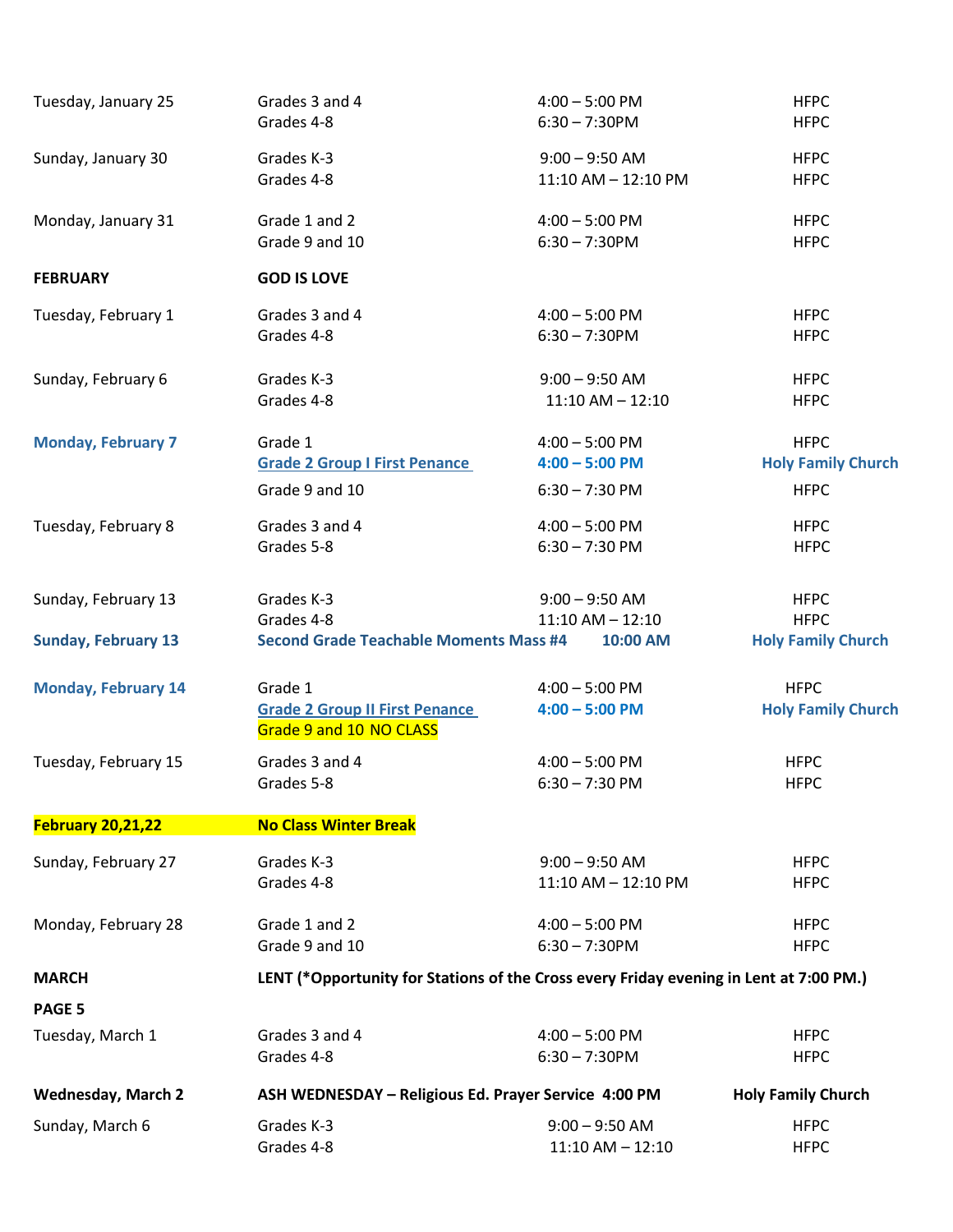| <b>Sunday, March 6</b>    | <b>Grade 10 w/Sponsors</b>                                                   | <b>10:00 AM Mass</b>   | <b>Main Church</b>              |
|---------------------------|------------------------------------------------------------------------------|------------------------|---------------------------------|
|                           | <b>Followed by Morning of Reflection</b>                                     | $11:00$ AM $- 1:00$ PM | <b>HFPC</b>                     |
| Monday, March 7           | Grade 1 and 2                                                                | $4:00 - 5:00$ PM       | <b>HFPC</b>                     |
|                           | Grade 9                                                                      | 6:30 - 7:30 PM         | <b>HFPC</b>                     |
|                           | Grade 10 NO CLASS                                                            |                        |                                 |
| Tuesday, March 8          | Grades 3 and 4                                                               | $4:00 - 5:00$ PM       | <b>HFPC</b>                     |
|                           | Grades 5-8                                                                   | $6:30 - 7:30$ PM       | <b>HFPC</b>                     |
| Sunday, March 13          | Grades K-3                                                                   | $9:00 - 9:50$ AM       | <b>HFPC</b>                     |
| <b>Sunday, March 13</b>   | Grades 4-8                                                                   | $11:10$ AM $- 12:10$   | <b>HFPC</b>                     |
|                           | <b>Second Grade Teachable Moments Mass #5</b>                                | 10:00 AM               | <b>Holy Family Church</b>       |
| Monday, March 14          | Grade 1 and 2                                                                | $4:00 - 5:00$ PM       | <b>HFPC</b>                     |
|                           | Grade 9 and 10                                                               | $6:30 - 7:30$ PM       | <b>HFPC</b>                     |
| Tuesday, March 15         | Grades 3 and 4                                                               | $4:00 - 5:00$ PM       | <b>HFPC</b>                     |
|                           | Grades 5-8                                                                   | $6:30 - 7:30$ PM       | <b>HFPC</b>                     |
| Sunday, March 20          | Grades K-3                                                                   | $9:00 - 9:50$ AM       | <b>HFPC</b>                     |
|                           | Grades 4-8                                                                   | $11:10$ AM $- 12:10$   | <b>HFPC</b>                     |
| Monday, March 21          | Grade 1 and 2                                                                | $4:00 - 5:00$ PM       | <b>HFPC</b>                     |
|                           | Grade 9 and 10                                                               | $6:30 - 7:30$ PM       | <b>HFPC</b>                     |
| Tuesday, March 22         | Grades 3 and 4                                                               | $4:00 - 5:00$ PM       | <b>HFPC</b>                     |
|                           | Grades 5-8                                                                   | $6:30 - 7:30$ PM       | <b>HFPC</b>                     |
|                           |                                                                              |                        |                                 |
| <b>Saturday, March 26</b> | <b>Confirmation Retreat - *Tentative*</b>                                    | $8:30$ AM $-$ 5:00 PM  | <b>Miramar Retreat Center</b>   |
| Sunday, March 27          | Grades K-3                                                                   | $9:00 - 9:50$ AM       | <b>HFPC</b>                     |
|                           | Grades 4-8                                                                   | $11:10$ AM $- 12:10$   | <b>HFPC</b>                     |
| <b>Monday, March 28</b>   | Grade 1 and 2                                                                | $4:00 - 5:00$ PM       | <b>HFPC</b>                     |
|                           | <b>Grade 9 and 10 Confession</b>                                             | $6:30 - 7:30$ PM       | <b>Holy Family Church</b>       |
| <b>Tuesday, March 29</b>  | <b>Grades 3 and 4 Confession</b>                                             | $4:00 - 5:00$ PM       | <b>Holy Family Church</b>       |
|                           | <b>Grades 5-8 Confession</b>                                                 | $6:30 - 7:30$ PM       | <b>Holy Family Church</b>       |
| <b>APRIL</b>              | LENT/TRIDUUM/EASTER                                                          |                        |                                 |
| Sunday, April 3           | Grades K-3                                                                   | $9:00 - 9:50$ AM       | <b>HFPC</b>                     |
|                           | Grades 4-8                                                                   | $11:10$ AM $- 12:10$   | <b>HFPC</b>                     |
| <b>Sunday, April 3</b>    | <b>Second Grade Parent Only Meeting</b><br>(Topic: Communion/Reconciliation) | 7:00 PM                | <b>Holy Family Lower Church</b> |
| Monday, April 4           | Grade 1 and 2                                                                | $4:00 - 5:00$ PM       | <b>HFPC</b>                     |
| PAGE 6                    |                                                                              |                        |                                 |
| Monday, April 4           | Grade 9                                                                      | $6:30 - 7:30$ PM       | <b>HFPC Grade</b>               |
|                           | 10 (Confirmation Practice Students Only)                                     | $6:30 - 7:30$ PM       | <b>HFPC</b>                     |
| Tuesday, April 5          | Grades 3 and 4                                                               | $4:00 - 5:00$ PM       | <b>HFPC</b>                     |
|                           | Grades 5-8                                                                   | $6:30 - 7:30$ PM       | <b>HFPC</b>                     |